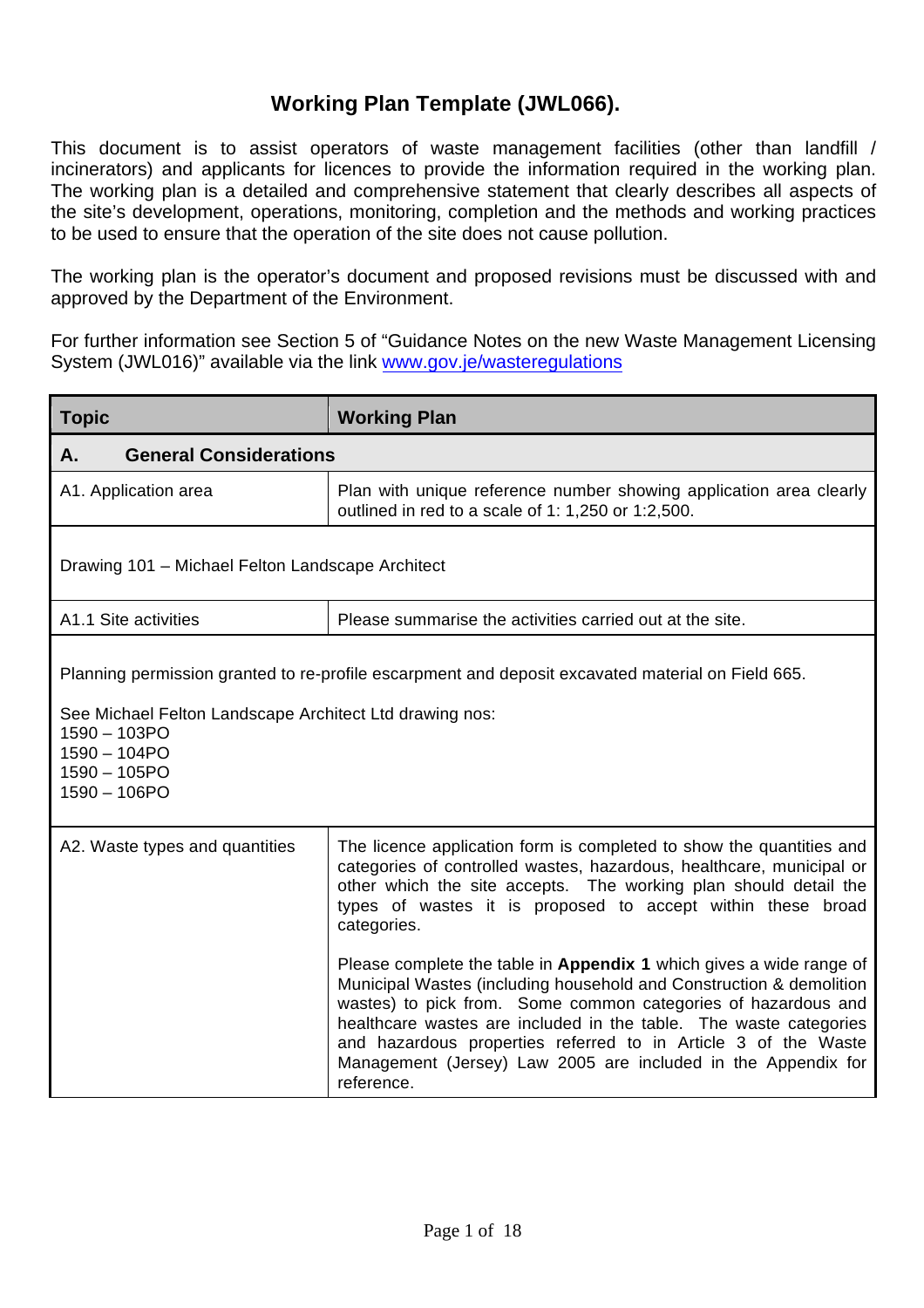| <b>Working Plan</b>                                                                                                                                                                                               |  |  |  |
|-------------------------------------------------------------------------------------------------------------------------------------------------------------------------------------------------------------------|--|--|--|
|                                                                                                                                                                                                                   |  |  |  |
| Section clearly detailing what hours are applied for and, if relevant,<br>what site activities will take place outside of permitted hours for<br>receipt of waste.                                                |  |  |  |
|                                                                                                                                                                                                                   |  |  |  |
| No working Sundays or bank or Public Holidays                                                                                                                                                                     |  |  |  |
| Section detailing what work is to be undertaken and expected<br>timescales for completion.                                                                                                                        |  |  |  |
| Clear woodland – before $1st$ March or after 31 $st$ July 2014<br>Stockpile top-soil.<br>Excavate slope and re-profile Field 665 August - September 2014                                                          |  |  |  |
| Detail of staff numbers and job titles. Management structure.<br>Staff training and development systems.                                                                                                          |  |  |  |
| 5 staff anticipated<br>Managed by Turril Ltd and Site Supervisor                                                                                                                                                  |  |  |  |
| Specific emergency procedures, including action trees, to cover<br>generic emergency situations or site specific issues (e.g. spillages of<br>particular waste types, failure of pollution control systems, fire) |  |  |  |
|                                                                                                                                                                                                                   |  |  |  |

See TPT Emergency Risk Assessment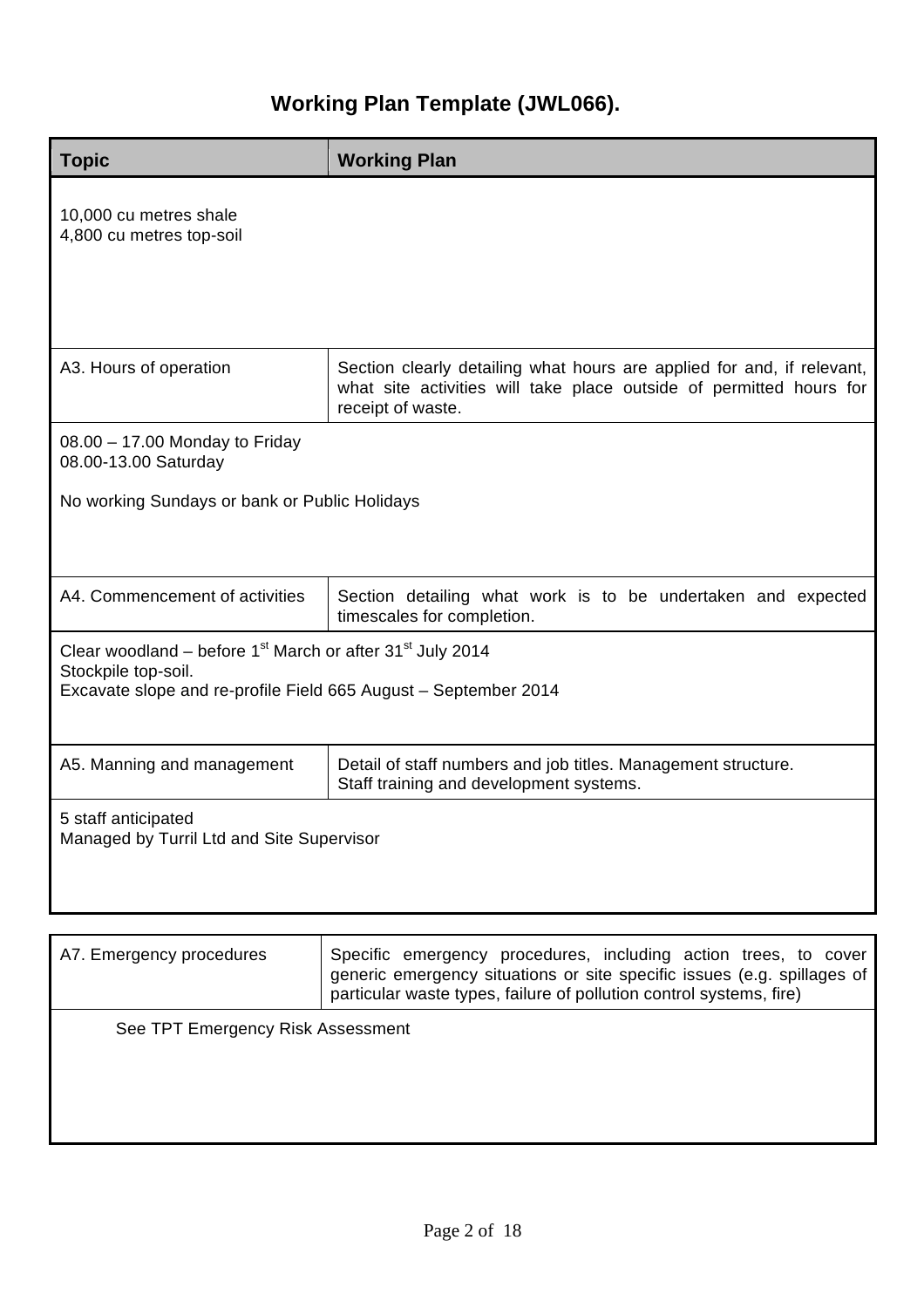| A8. Maximum duration of waste<br>storage                                                                                                            | Section detailing how wastes will be managed to prevent excessive<br>storage times and how compliance with the condition(s) will be<br>demonstrated.                       |  |  |
|-----------------------------------------------------------------------------------------------------------------------------------------------------|----------------------------------------------------------------------------------------------------------------------------------------------------------------------------|--|--|
| Permanent                                                                                                                                           |                                                                                                                                                                            |  |  |
|                                                                                                                                                     |                                                                                                                                                                            |  |  |
|                                                                                                                                                     |                                                                                                                                                                            |  |  |
| <b>Site Infrastructure</b><br>В.                                                                                                                    |                                                                                                                                                                            |  |  |
| <b>B1.</b> Site access                                                                                                                              | Sections on location, design and construction of site access. Section<br>on control procedures for vehicles and/or persons accessing and<br>leaving the site.              |  |  |
| See Michael Felton Drawing 1590 111 P0                                                                                                              |                                                                                                                                                                            |  |  |
| <b>Vehicular access from Les Petites Rues</b>                                                                                                       |                                                                                                                                                                            |  |  |
|                                                                                                                                                     |                                                                                                                                                                            |  |  |
| B2. Site security                                                                                                                                   | Section detailing fencing and gating specifications (height, construction<br>etc), referenced to site plan. Details of inspection and maintenance of<br>security measures. |  |  |
| Secure compound to be created in south-east corner of Field 665, prior to commencement of works. To<br>include cabin for site office and Rebekaloo. |                                                                                                                                                                            |  |  |
| B3. Wheel cleaning                                                                                                                                  | Section detailing wheel cleaning system to be used, including<br>specifications, maintenance, breakdown cover and instructions for use.                                    |  |  |
| All plant/equipment to be kept on site, within secure compound. Water tanker to provide wheel washing if<br>necessary upon completion of works.     |                                                                                                                                                                            |  |  |
| B4. Noticeboard and signs                                                                                                                           | Section detailing specification and location of noticeboard. Section(s)<br>detailing type and locations of other signs.                                                    |  |  |
| Noticeboard to be displayed on compound and within site cabin.                                                                                      |                                                                                                                                                                            |  |  |
| B5. Internal roads                                                                                                                                  | Section(s)<br>detailing<br>construction<br>standards<br>maintenance<br>and<br>procedures for internal roads. Referenced to site plan showing<br>locations.                 |  |  |
|                                                                                                                                                     |                                                                                                                                                                            |  |  |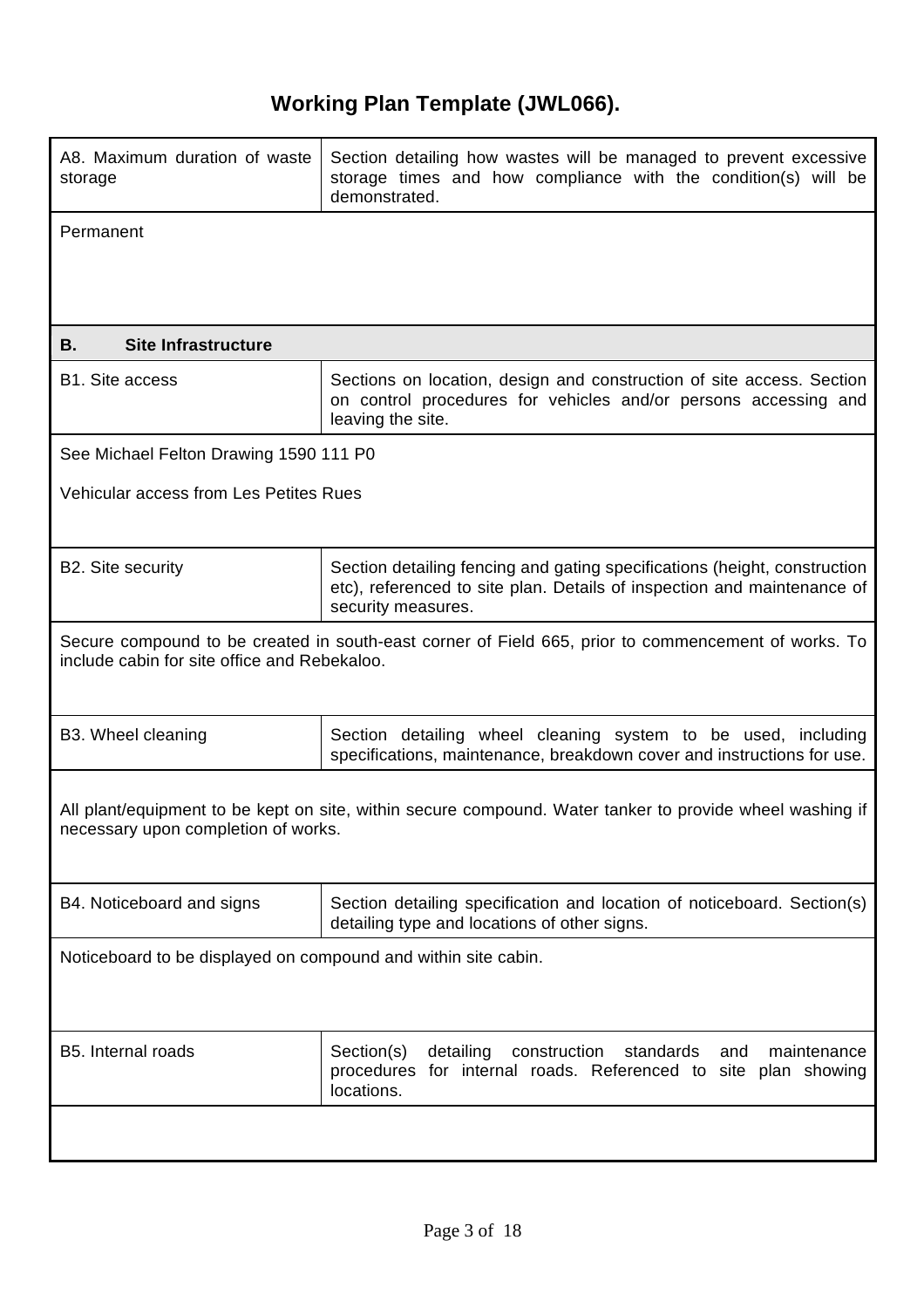| B6. Fuel tanks and bunding                                                                                  | Section detailing design and construction of fuel tanks and bunding,<br>including fill and draw pipes. Referenced to site plan showing<br>location(s).                                                                                                                                                                                                                                                                                                         |  |  |
|-------------------------------------------------------------------------------------------------------------|----------------------------------------------------------------------------------------------------------------------------------------------------------------------------------------------------------------------------------------------------------------------------------------------------------------------------------------------------------------------------------------------------------------------------------------------------------------|--|--|
| No fuel kept on site. Mobile fuel tanker to visit site as necessary and re-fuel within compound on matting. |                                                                                                                                                                                                                                                                                                                                                                                                                                                                |  |  |
| B7. Weighing/<br>measuring of loads                                                                         | Section detailing type and specification of weighbridge, procedures for<br>use, maintenance and breakdown cover. Referenced to site plan<br>showing location.                                                                                                                                                                                                                                                                                                  |  |  |
|                                                                                                             |                                                                                                                                                                                                                                                                                                                                                                                                                                                                |  |  |
| B8.<br>Secure<br>compound,<br>quarantine area                                                               | Section detailing construction and security of, area, container,. Used<br>for quarantine storage of unauthorised wastes. Referenced to site<br>plan showing location.                                                                                                                                                                                                                                                                                          |  |  |
|                                                                                                             |                                                                                                                                                                                                                                                                                                                                                                                                                                                                |  |  |
| B9. Hardstanding/<br>parking                                                                                | Section(s)<br>detailing<br>construction<br>standards<br>and<br>maintenance<br>procedures for hardstandings/parking areas. Referenced to site plan<br>showing locations.                                                                                                                                                                                                                                                                                        |  |  |
| Matting provided within compound if necessary.                                                              |                                                                                                                                                                                                                                                                                                                                                                                                                                                                |  |  |
| B <sub>11</sub> . Drainage                                                                                  | Section detailing justification, construction, testing and maintenance of<br>site drainage, including interceptors and/or sumps where appropriate.<br>Provision of proposed and/or as built detailed site drainage plan.                                                                                                                                                                                                                                       |  |  |
|                                                                                                             |                                                                                                                                                                                                                                                                                                                                                                                                                                                                |  |  |
| B12. Plant design, construction,<br>operation and maintenance.                                              | Sections detailing full plant design and construction details (including<br>construction materials). Details of theoretical and actual capacities and<br>method(s) of operation. Provision of proposed and/or as-built plans<br>and referenced to site plan showing locations. Include types of plant<br>and machinery to be used on site and how they are to be used,<br>details<br>including<br>of maintenance procedures<br>breakdown<br>and<br>management. |  |  |
| 3 excavators, 3 dumper trucks                                                                               |                                                                                                                                                                                                                                                                                                                                                                                                                                                                |  |  |
| B13. Bays and bins                                                                                          | Sections<br>detailing<br>design, construction (including<br>construction<br>materials) and use of bays and/or bins. Details of drainage and<br>maintenance procedures. Provision of proposed and/or as-built plans<br>and referenced to site plan showing locations.                                                                                                                                                                                           |  |  |
|                                                                                                             |                                                                                                                                                                                                                                                                                                                                                                                                                                                                |  |  |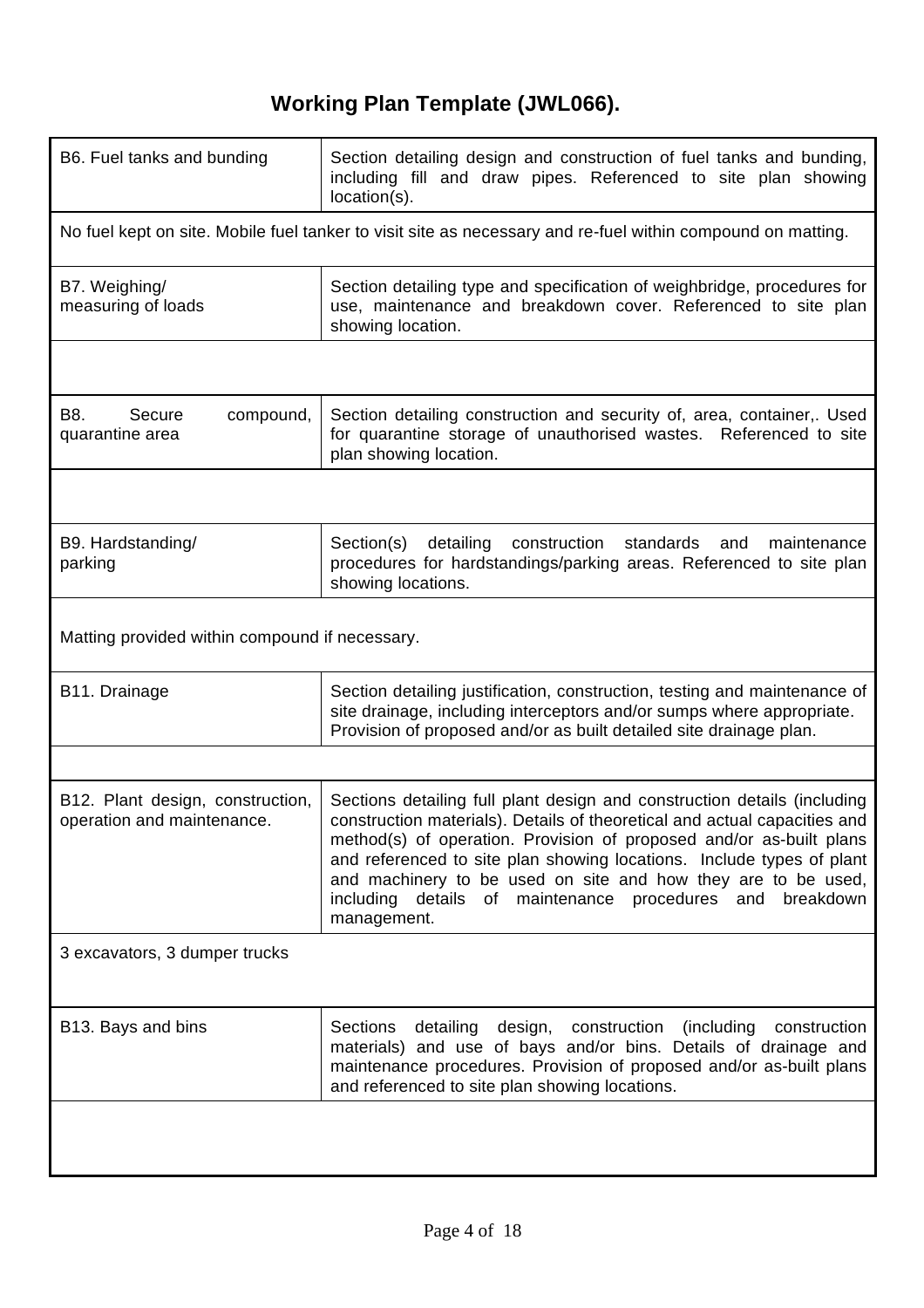| B14. Site office                                                                                                  | Sections detailing design, construction (including construction<br>materials) and outfitting of site office. Details of drainage and utility<br>supplies. Provision of proposed and/or as-built plans and referenced to<br>site plan showing locations. |  |  |
|-------------------------------------------------------------------------------------------------------------------|---------------------------------------------------------------------------------------------------------------------------------------------------------------------------------------------------------------------------------------------------------|--|--|
| Cabin within compound                                                                                             |                                                                                                                                                                                                                                                         |  |  |
| <b>Waste Reception</b><br>D.                                                                                      |                                                                                                                                                                                                                                                         |  |  |
| D1. Checking loads: reception                                                                                     | Section detailing methodology used to inspect loads and training<br>provided to relevant staff.                                                                                                                                                         |  |  |
|                                                                                                                   | Apart from tree trunks and tree stumps, all materials to be kept on site.                                                                                                                                                                               |  |  |
| D2. Recording loads                                                                                               | Section detailing how records will be made of wastes received and<br>dispatched.                                                                                                                                                                        |  |  |
|                                                                                                                   |                                                                                                                                                                                                                                                         |  |  |
| D3. Inspection of wastes: deposit                                                                                 | Section detailing how deposits will be inspected.                                                                                                                                                                                                       |  |  |
| No contamination expected. Site supervisor will inform staff to report if any suspect material is<br>encountered. |                                                                                                                                                                                                                                                         |  |  |
| D4. Rejection of loads                                                                                            | Section detailing methods for rejecting loads and recording of<br>rejections. Section detailing how non-conforming wastes will be<br>handled and disposed of.                                                                                           |  |  |
|                                                                                                                   |                                                                                                                                                                                                                                                         |  |  |
| D5. Sampling and analysis                                                                                         | Section detailing methods for sampling and analysis of wastes.                                                                                                                                                                                          |  |  |
|                                                                                                                   |                                                                                                                                                                                                                                                         |  |  |
| D6. Handling, segregation and<br>storage and labelling                                                            | Sections detailing methods for waste handling on receipt at the site.<br>Where relevant, sections concerning waste segregation, storage<br>methods and timescales. Referenced to site plan showing locations.                                           |  |  |
|                                                                                                                   | Apart from tree trunks and tree stumps all materials to be deposited on Field 665                                                                                                                                                                       |  |  |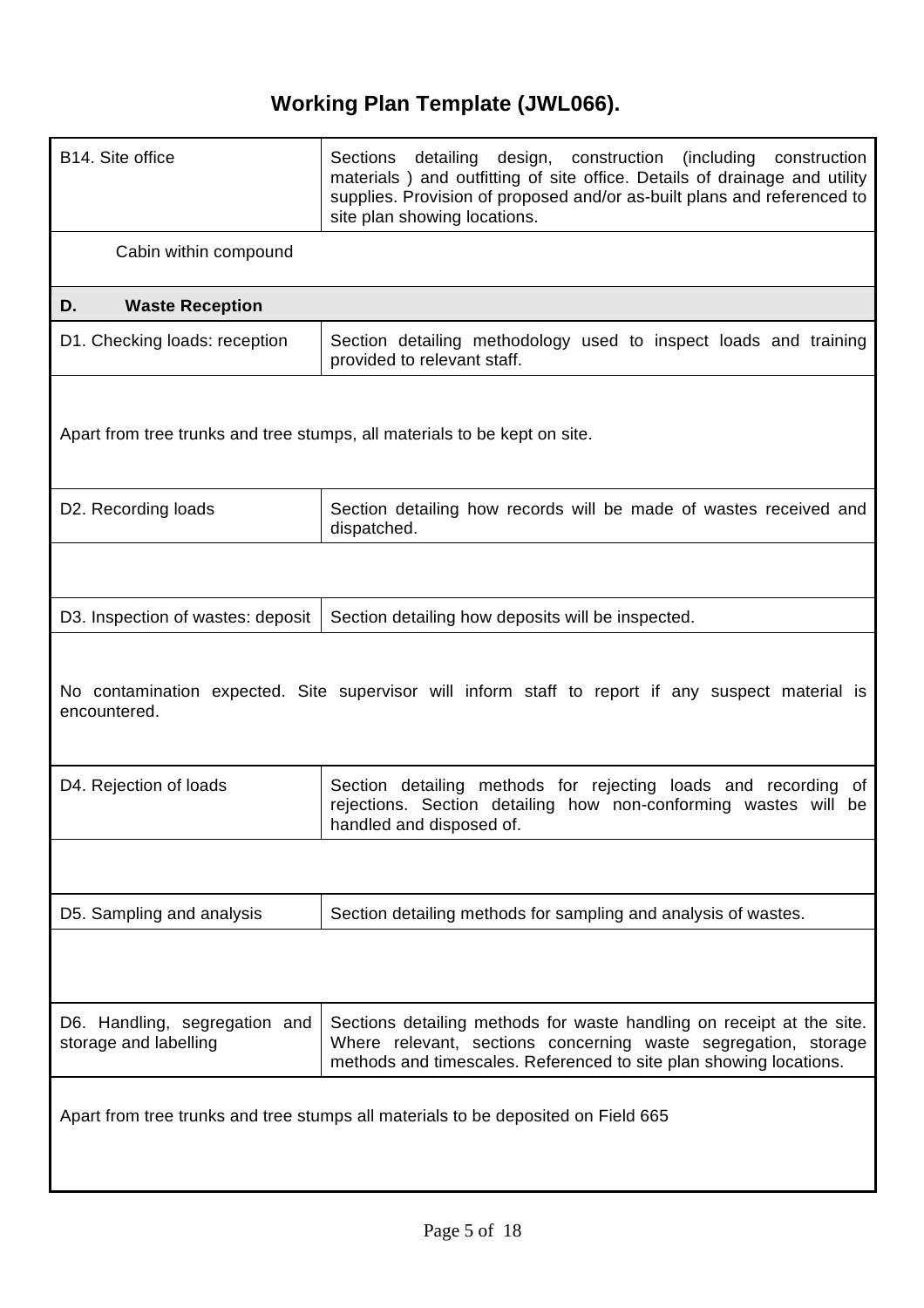| Е.<br><b>Site Operations</b>                                                                                                                                                                                                                                                                          |                                                                                                                                                                        |  |  |  |
|-------------------------------------------------------------------------------------------------------------------------------------------------------------------------------------------------------------------------------------------------------------------------------------------------------|------------------------------------------------------------------------------------------------------------------------------------------------------------------------|--|--|--|
| E8. Special waste management<br>procedures                                                                                                                                                                                                                                                            | Sections detailing any special waste management procedures and<br>techniques for wastes requiring special care.                                                        |  |  |  |
|                                                                                                                                                                                                                                                                                                       |                                                                                                                                                                        |  |  |  |
| E9. Residues                                                                                                                                                                                                                                                                                          | Section detailing what residues will be produced and how they will be<br>managed.                                                                                      |  |  |  |
|                                                                                                                                                                                                                                                                                                       |                                                                                                                                                                        |  |  |  |
| E11.<br>Maximum<br>Storage<br>capacities                                                                                                                                                                                                                                                              | Sections detailing what procedures will be used to monitor and<br>maintain storage areas to ensure wastes stored will not exceed their<br>capacity.                    |  |  |  |
| All material deposited on Field 665.                                                                                                                                                                                                                                                                  |                                                                                                                                                                        |  |  |  |
| F.<br><b>Pollution Control</b>                                                                                                                                                                                                                                                                        |                                                                                                                                                                        |  |  |  |
| F <sub>3</sub> . Dust                                                                                                                                                                                                                                                                                 | Section detailing dust suppression, monitoring and control procedures.                                                                                                 |  |  |  |
|                                                                                                                                                                                                                                                                                                       | Site supervisor to assess weather conditions and provide water tanker on site if necessary                                                                             |  |  |  |
| F4. Noise/vibration                                                                                                                                                                                                                                                                                   | Sections detailing procedures and systems for minimising noise and<br>vibration from the site. Where relevant, details of noise/vibration<br>survey and actions taken. |  |  |  |
| Assessment of noise as part of planning application P/2013/0688 confirms that noise effects have the<br>potential to be significant and adverse. The development proposed is short-term and temporary. Liaison<br>with close neighbours to take place to advise when noisy activities are programmed. |                                                                                                                                                                        |  |  |  |
| An assessment of vibration impacts will be carried out prior to the commencement of any development.                                                                                                                                                                                                  |                                                                                                                                                                        |  |  |  |
| F5. Odour                                                                                                                                                                                                                                                                                             | Sections detailing procedures and systems for minimizing odours from<br>the site. Sections detailing how odorous wastes will be managed to<br>minimize emissions.      |  |  |  |
| Not anticipated.                                                                                                                                                                                                                                                                                      |                                                                                                                                                                        |  |  |  |
| F6. Vermin/insect/<br>bird control                                                                                                                                                                                                                                                                    | Sections detailing what procedures will be used to monitor and control<br>vermin, insects and birds.                                                                   |  |  |  |
| The potential impact of the works upon protected species requires mitigation measures to be agreed with<br>the Environment Department, to avoid any species from being harmed.                                                                                                                        |                                                                                                                                                                        |  |  |  |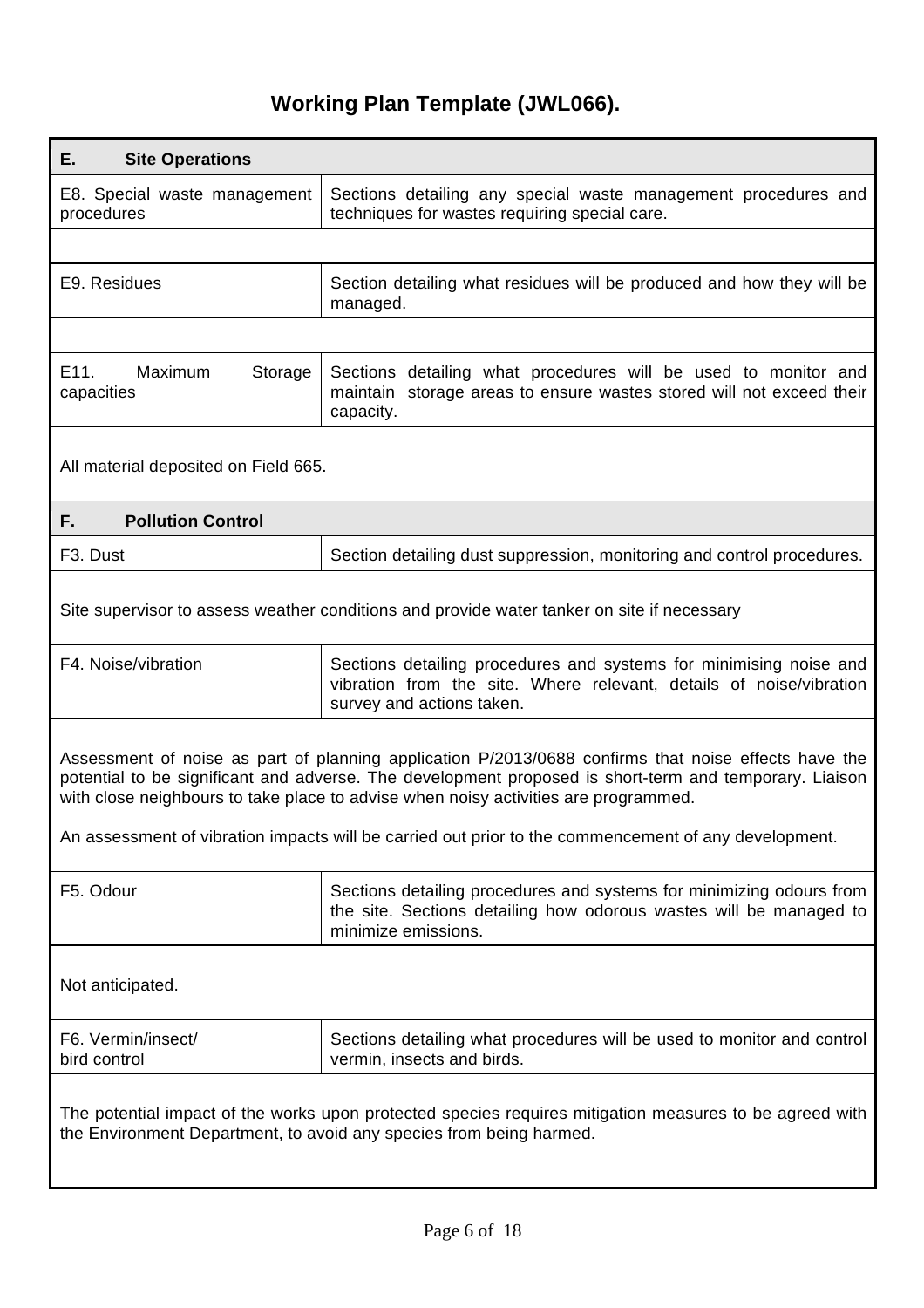| F7. Litter                                                                                                         | Section detailing what litter control procedures will be used and what<br>actions will be taken should litter escape from the site. |  |  |  |
|--------------------------------------------------------------------------------------------------------------------|-------------------------------------------------------------------------------------------------------------------------------------|--|--|--|
| Site supervisor to ensure that litter is collected and disposed of appropriately.                                  |                                                                                                                                     |  |  |  |
| Η.<br><b>Records</b>                                                                                               |                                                                                                                                     |  |  |  |
| H1.<br>Wastes<br>received<br>and<br>removed                                                                        | Section detailing how the records will be made and where they will be<br>kept.                                                      |  |  |  |
|                                                                                                                    |                                                                                                                                     |  |  |  |
|                                                                                                                    |                                                                                                                                     |  |  |  |
| H <sub>2</sub> . Rejected wastes                                                                                   | Section detailing how the records will be made and where they will be<br>kept.                                                      |  |  |  |
|                                                                                                                    |                                                                                                                                     |  |  |  |
| H <sub>3</sub> . Site diary                                                                                        | Section detailing who will be responsible for the diary and where it will<br>be kept.                                               |  |  |  |
| Site diary to be kept to record weather conditions and any incidents requiring further investigation or<br>action. |                                                                                                                                     |  |  |  |
| H4. Other data e.g. monitoring<br>data,<br>waste<br>analysis,<br>site<br>inspections                               | Sections detailing records storage, security and availability to include<br>storage medium.                                         |  |  |  |
|                                                                                                                    |                                                                                                                                     |  |  |  |
| H5. Waste analysis                                                                                                 | Section detailing how and where records will be made and kept.                                                                      |  |  |  |
|                                                                                                                    |                                                                                                                                     |  |  |  |
| H7. Site inspections                                                                                               | Section detailing how and where reports will be kept.                                                                               |  |  |  |
|                                                                                                                    |                                                                                                                                     |  |  |  |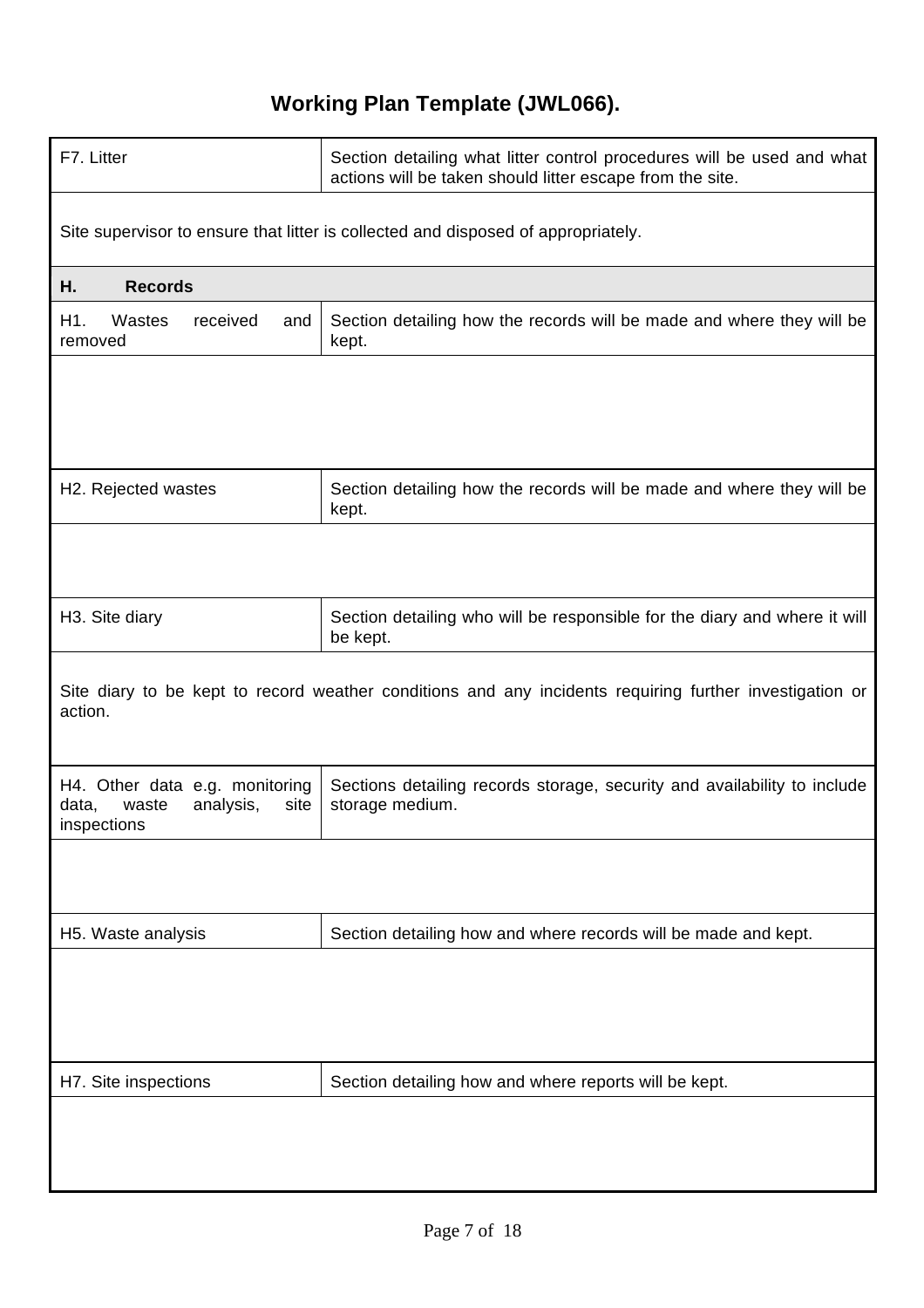### **Appendix 1 - Waste Types Accepted at the waste management site**

**Wastes types are categorised according to the 3 main categories of controlled wastes within the Waste Management Jersey Law 2005. The lists are not exhaustive and any additional waste types should be included.** 

**Municipal Wastes - means (a) household waste; (b) any residue from the incineration of household waste; (c) any other waste that, because of its nature or composition, is similar to household waste; (d) commercial or trade refuse; (e) waste from any charitable undertaking; or (f) any residue from the incineration of anything described in any of paragraphs (c), (d) and (e).**

| <b>Waste type</b>                          | (municipal wastes) | <b>Tick if</b><br><b>Accepted</b> | Quantities<br><b>Tonnes per week</b> |
|--------------------------------------------|--------------------|-----------------------------------|--------------------------------------|
| <b>General Municipal Wastes</b>            |                    |                                   |                                      |
| <b>Mixed household wastes</b>              |                    |                                   |                                      |
| <b>Mixed municipal wastes</b>              |                    |                                   |                                      |
| Mixed household waste - compacted          |                    |                                   |                                      |
| Mixed municipal wastes - compacted         |                    |                                   |                                      |
| Mixed commercial or trade refuse           |                    |                                   |                                      |
| <b>Glass</b>                               |                    |                                   |                                      |
| <b>Glass cullet</b>                        |                    |                                   |                                      |
| <b>Paper</b>                               |                    |                                   |                                      |
| <b>Cardboard</b>                           |                    |                                   |                                      |
| <b>Biodegradable kitchen wastes</b>        |                    |                                   |                                      |
| <b>Street sweepings and litter</b>         |                    |                                   |                                      |
| <b>Moulding sands and/or clays</b>         |                    |                                   |                                      |
| Uncontaminated silt and dredgings          |                    |                                   |                                      |
| Ferrous metal packaging and containers     |                    |                                   |                                      |
| Non-ferrous metal packaging and containers |                    |                                   |                                      |
| plastic packaging and containers           |                    |                                   |                                      |
| <b>Plastics and polymers</b>               |                    |                                   |                                      |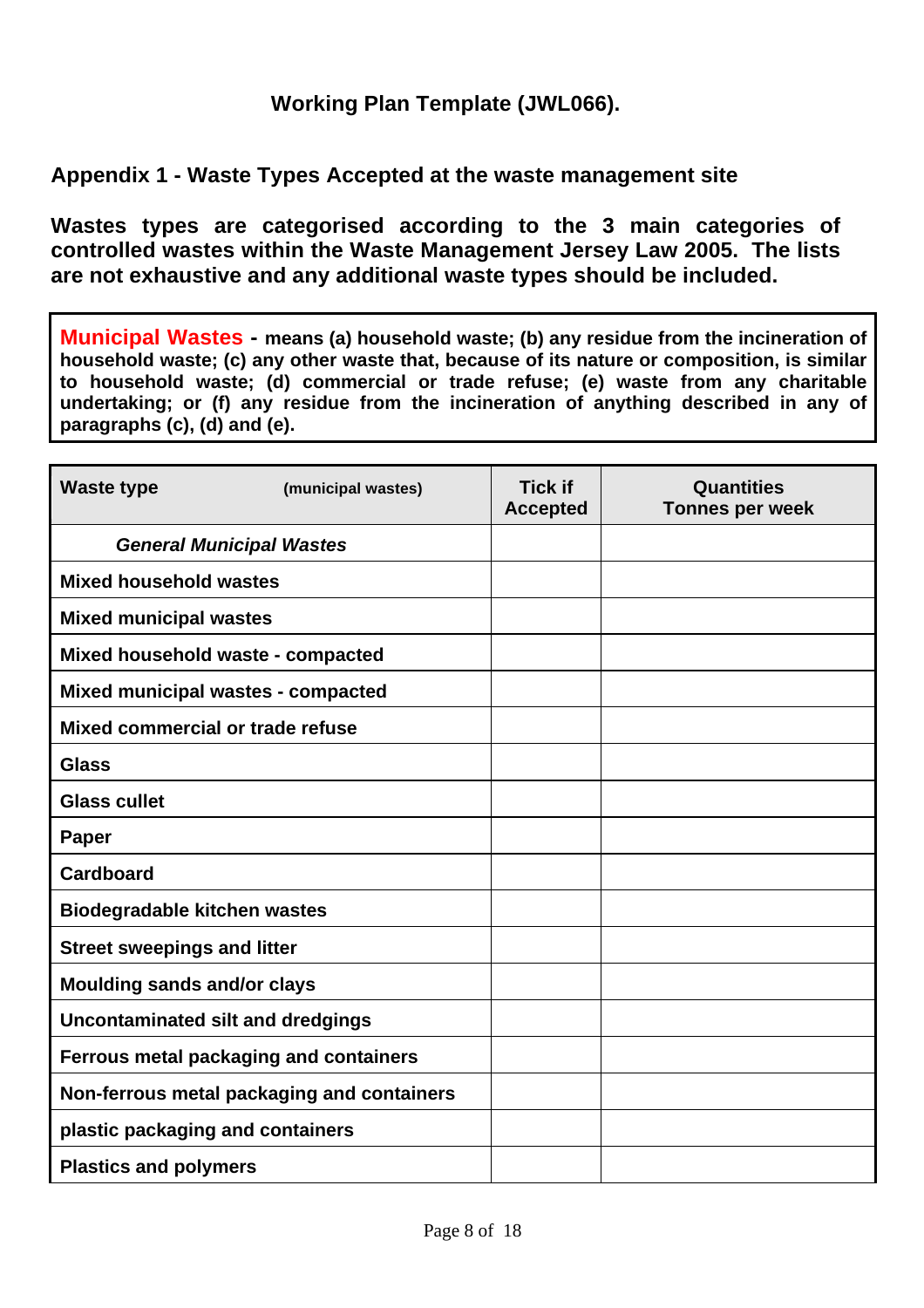| <b>Waste type</b>                                                            | (municipal wastes)                             | <b>Tick if</b><br><b>Accepted</b> | <b>Quantities</b><br><b>Tonnes per week</b> |
|------------------------------------------------------------------------------|------------------------------------------------|-----------------------------------|---------------------------------------------|
| <b>Rubber and foam products</b>                                              |                                                |                                   |                                             |
| <b>Textiles and clothes</b>                                                  |                                                |                                   |                                             |
| Untreated wood and timber                                                    |                                                |                                   |                                             |
| <b>Coated or chemically treated timber</b>                                   |                                                |                                   |                                             |
| including wooden furniture                                                   | Mixed wood, laminates, chipboard, fibreboard   |                                   |                                             |
| <b>Vegetable fibres</b>                                                      |                                                |                                   |                                             |
| Sawdust, shavings and/or wood pulp                                           |                                                |                                   |                                             |
| Vegetation and/or vegetable waste                                            |                                                |                                   |                                             |
|                                                                              | Green wastes - vegetation, plant tissue, grass |                                   |                                             |
| Green wastes - wood, trees, roots                                            |                                                |                                   |                                             |
|                                                                              | Mixtures of vegetation, soil and/or stones     |                                   |                                             |
| <b>Vegetable food</b>                                                        |                                                |                                   |                                             |
| <b>Composted green wastes</b>                                                |                                                |                                   |                                             |
| Leather                                                                      |                                                |                                   |                                             |
| <b>Animal fibres</b>                                                         |                                                |                                   |                                             |
| Waste food - animal or mixed                                                 |                                                |                                   |                                             |
| Whole and/or parts of animal                                                 |                                                |                                   |                                             |
| Excreta (Sludge, screenings, ??)                                             |                                                |                                   |                                             |
| <b>Sanitary waste</b>                                                        |                                                |                                   |                                             |
|                                                                              | Vegetable oils, fats, waxes and/or grease      |                                   |                                             |
|                                                                              | Animal fats, oils, waxes and/or grease         |                                   |                                             |
| <b>Animal glue</b>                                                           |                                                |                                   |                                             |
| <b>Waste From Biological Processes Other Than</b><br><b>Sewage Treatment</b> |                                                |                                   |                                             |
| <b>Residues of fermentation and other</b><br>microbiological processes       |                                                |                                   |                                             |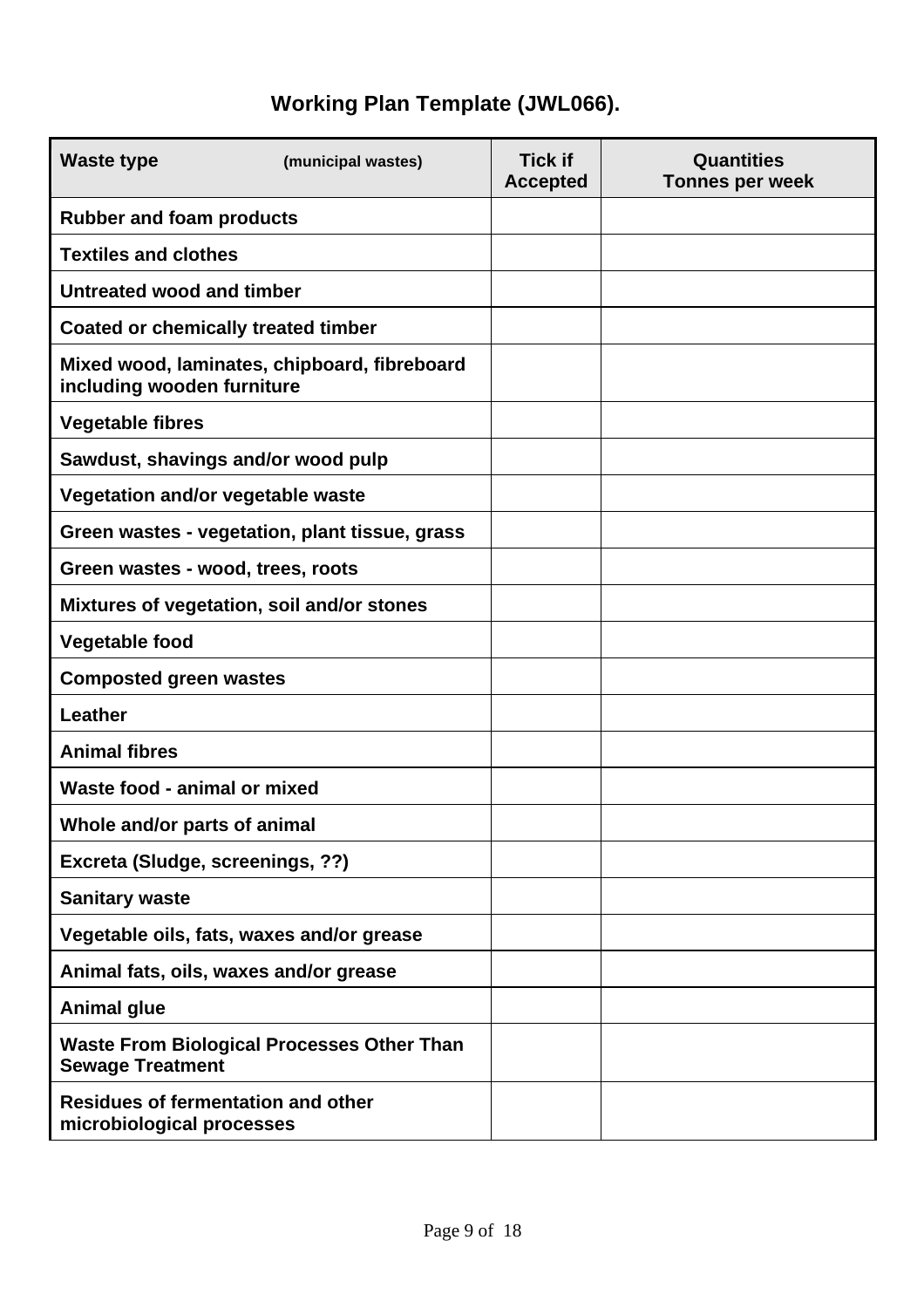| <b>Waste type</b>                                            | (municipal wastes)                               | <b>Tick if</b><br><b>Accepted</b> | Quantities<br><b>Tonnes per week</b> |
|--------------------------------------------------------------|--------------------------------------------------|-----------------------------------|--------------------------------------|
| Wastes from biological treatments of effluents<br>and wastes |                                                  |                                   |                                      |
| municipal wastes                                             | Other dry non-hazardous and non-healthcare       |                                   |                                      |
|                                                              | <b>Construction &amp; Demolition Wastes</b>      |                                   |                                      |
| <b>Rock and stone</b>                                        |                                                  |                                   |                                      |
| <b>Sub-soils</b>                                             |                                                  |                                   |                                      |
| Soil and stones                                              |                                                  |                                   |                                      |
| <b>Concrete and/or mortar</b>                                |                                                  |                                   |                                      |
| <b>Bricks</b>                                                |                                                  |                                   |                                      |
| <b>Tiles and ceramics</b>                                    |                                                  |                                   |                                      |
|                                                              | Mixtures of concrete, bricks, tiles and ceramics |                                   |                                      |
| Asphalt, bitumen and coated roadstone                        |                                                  |                                   |                                      |
| <b>Excavated road base and road planings</b>                 |                                                  |                                   |                                      |
| <b>Plasterboard / plaster</b>                                |                                                  |                                   |                                      |
|                                                              | <b>Contaminated (non-hazardous) materials</b>    |                                   |                                      |
| <b>Contaminated soil, sub-soils</b>                          |                                                  |                                   |                                      |
| <b>Contaminated silts / dredgings</b>                        |                                                  |                                   |                                      |
| <b>Contaminated interceptor wastes</b>                       |                                                  |                                   |                                      |
| <b>Contaminated tank cleaning residues</b>                   |                                                  |                                   |                                      |
| wastes                                                       | <b>Contaminated construction and demolition</b>  |                                   |                                      |
| <b>binders</b>                                               | Used moulds or moulds containing organic         |                                   |                                      |
| <b>Drilling muds</b>                                         |                                                  |                                   |                                      |
| <b>Landfill leachate</b>                                     |                                                  |                                   |                                      |
| Scrap metal - general                                        |                                                  |                                   |                                      |
| <b>Mixed ferrous metal</b>                                   |                                                  |                                   |                                      |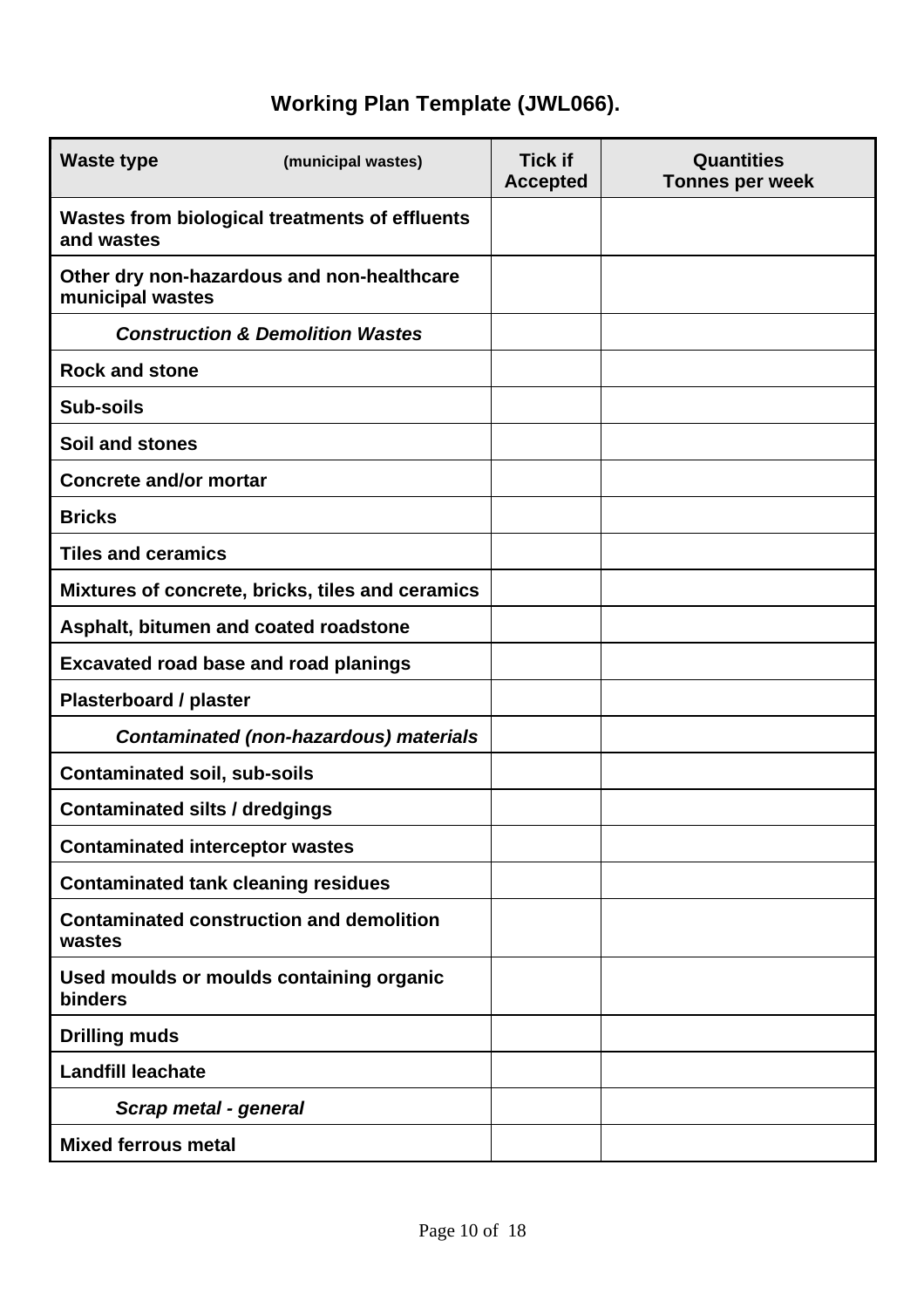| <b>Waste type</b>                                                      | (municipal wastes)                         | <b>Tick if</b><br><b>Accepted</b> | <b>Quantities</b><br><b>Tonnes per week</b> |
|------------------------------------------------------------------------|--------------------------------------------|-----------------------------------|---------------------------------------------|
| Mixed/unknown non-ferrous metal                                        |                                            |                                   |                                             |
| Mixed ferrous and non-ferrous metals<br>(including empty aerosol cans) |                                            |                                   |                                             |
| <b>Cable and wire</b>                                                  |                                            |                                   |                                             |
| shopping trolleys, metal furniture)                                    | Other metallic items (including bicycles,  |                                   |                                             |
| ferrous                                                                | Scrap metal - specific ferrous and non     |                                   |                                             |
| Iron                                                                   |                                            |                                   |                                             |
| Lead                                                                   |                                            |                                   |                                             |
| <b>Copper</b>                                                          |                                            |                                   |                                             |
| <b>Zinc</b>                                                            |                                            |                                   |                                             |
| <b>Aluminium</b>                                                       |                                            |                                   |                                             |
| <b>Metal Catalysts</b>                                                 |                                            |                                   |                                             |
| <b>Alloys</b>                                                          |                                            |                                   |                                             |
| Other metals (please specify)                                          |                                            |                                   |                                             |
|                                                                        | <b>Motor Vehicles, Ships, Machinery</b>    |                                   |                                             |
| End of life vehicles - whole                                           |                                            |                                   |                                             |
| End of life vehicle components                                         |                                            |                                   |                                             |
| <b>Tyres (whole)</b>                                                   |                                            |                                   |                                             |
| <b>Tyres (shredded)</b>                                                |                                            |                                   |                                             |
| <b>Undrained lead-acid batteries</b>                                   |                                            |                                   |                                             |
| <b>Aircraft</b>                                                        |                                            |                                   |                                             |
| <b>Ships</b>                                                           |                                            |                                   |                                             |
|                                                                        | Heavy industrial equipment and machinery   |                                   |                                             |
|                                                                        | <b>Electrical and electronic equipment</b> |                                   |                                             |
| <b>Refrigeration equipment</b>                                         |                                            |                                   |                                             |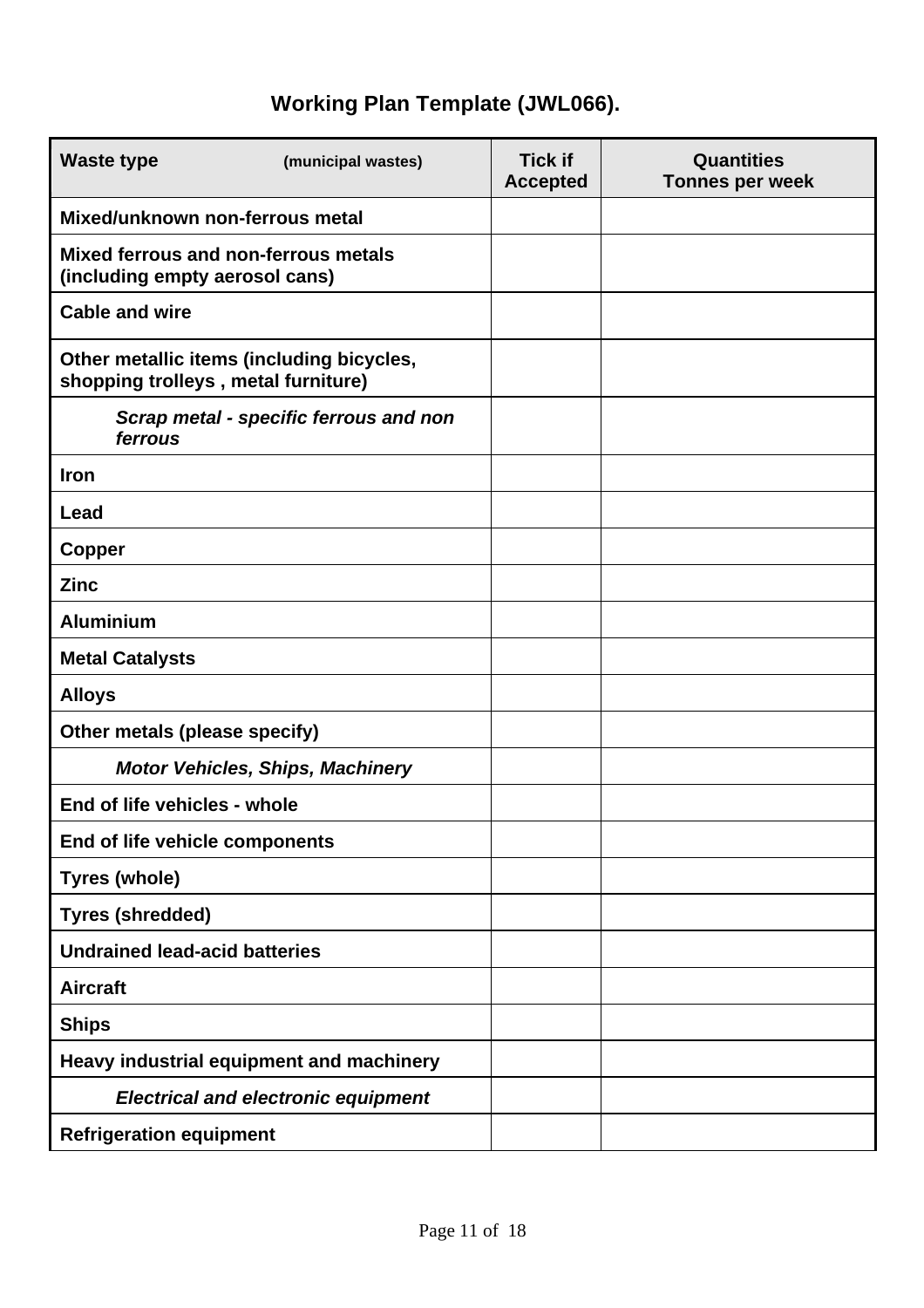| Waste type                                                                   | (municipal wastes) | <b>Tick if</b><br><b>Accepted</b> | Quantities<br><b>Tonnes per week</b> |
|------------------------------------------------------------------------------|--------------------|-----------------------------------|--------------------------------------|
| Television equipment including cathode ray<br>tubes and flat screen monitors |                    |                                   |                                      |
| IT and telecommunications equipment                                          |                    |                                   |                                      |
| Light bulbs (including fluorescent tubes &<br>street lamp bulbs)             |                    |                                   |                                      |
| <b>Alkaline batteries</b>                                                    |                    |                                   |                                      |
| <b>Batteries (other)</b>                                                     |                    |                                   |                                      |
| Other electrical goods and appliances                                        |                    |                                   |                                      |
| <b>Incineration residues</b>                                                 |                    |                                   |                                      |
| Bottom ash and/or clinker                                                    |                    |                                   |                                      |
| Fly ash                                                                      |                    |                                   |                                      |
| Residues from stack gas cleaning (solid or<br>liquid)                        |                    |                                   |                                      |
| Ferrous materials removed from bottom ash                                    |                    |                                   |                                      |

### **Healthcare Wastes**

**1. waste arising from medical, nursing, dental, veterinary, pharmaceutical or similar practice, investigation, treatment, care, instruction or research; or**

**2. waste arising from the collection of blood for transfusion or from the conduct of the business of an undertaker or embalmer,**

**if it consists wholly or partly of any of the following things, namely human or animal tissue, blood or any other bodily fluid or excretion, a drug or other pharmaceutical product, a swab or dressing or a syringe, needle or other sharp instrument.**

**NB - some healthcare wastes will also be hazardous wastes. E.g. healthcare waste which is infectious (H6.2) or toxic**

| <b>Waste type</b> | <b>Tick if</b><br><b>Accepted</b> | <b>Physical</b><br>form<br>solid/sludge<br>/liquid/<br>powder/gas | <b>Quantities</b><br><b>Tonnes per</b><br>week |
|-------------------|-----------------------------------|-------------------------------------------------------------------|------------------------------------------------|
|-------------------|-----------------------------------|-------------------------------------------------------------------|------------------------------------------------|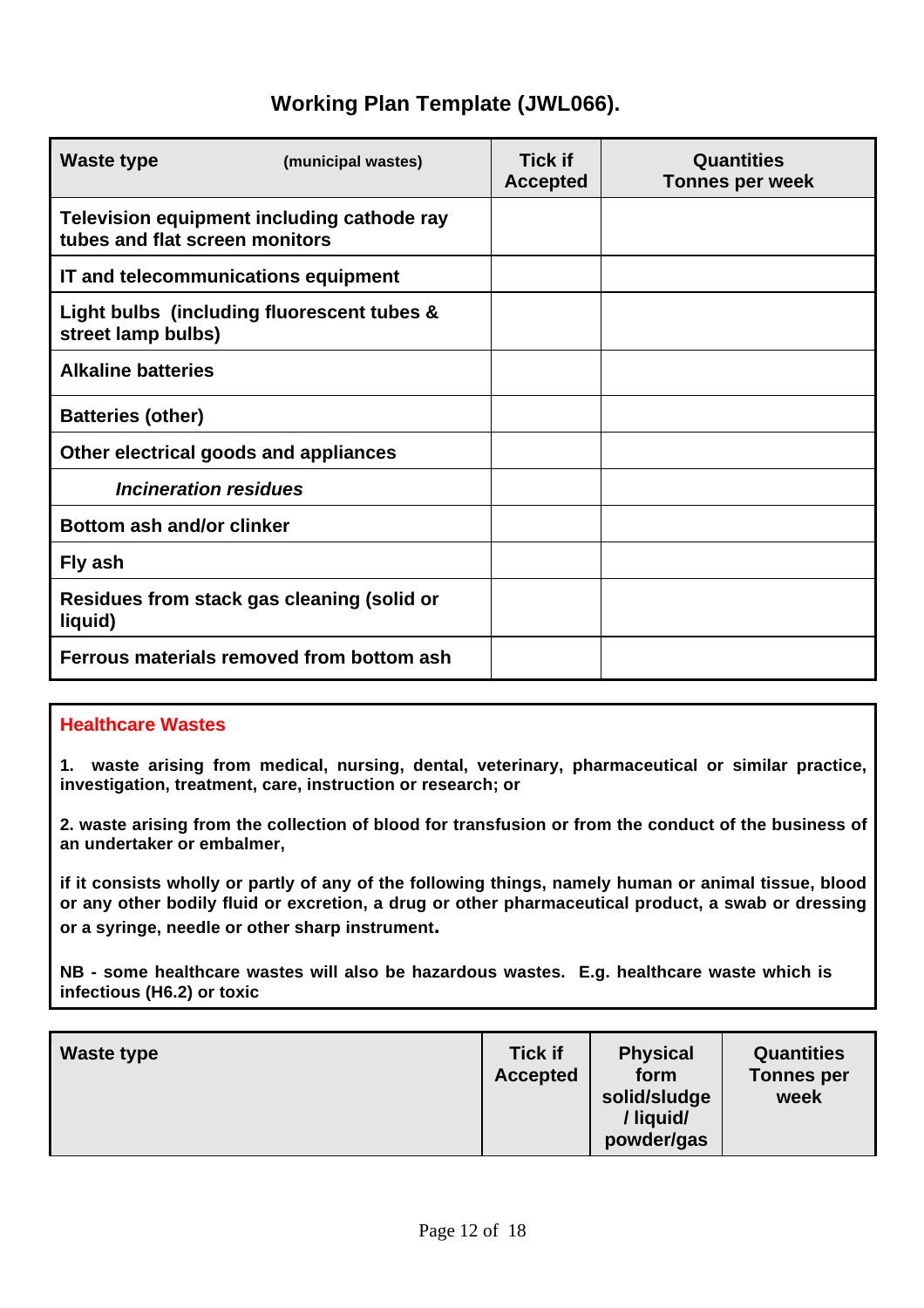| Wastes consisting wholly or partly of human<br>blood, tissue or other bodily fluid or excretion  |  |  |
|--------------------------------------------------------------------------------------------------|--|--|
| Wastes consisting wholly or partly of animal<br>blood, tissue or other bodily fluid or excretion |  |  |
| Soiled surgical dressings, swabs and other<br>similar soiled wastes.                             |  |  |
| Sharps (syringes, needles, glass, or sharp<br>instruments or items)                              |  |  |
| Drugs or pharmaceutical products                                                                 |  |  |
| <b>Cytotoxic or cytostatic medicines</b>                                                         |  |  |

### **Hazardous Wastes means**

**(a) waste that is described in Section A of Part 1 of Schedule 2 (of which Part relates to wastes specified in the Basel Convention<sup>1</sup> ), and possesses at least one of the hazardous characteristics described in Section B of that part; and**

**(b) waste that is described in Part 2 of Schedule 2 (which Part relates to other wastes that are hazardous by national definition).**

**Please indicate the wastes types and hazardous properties and estimated quantities** 

**Examples only -**

| <b>Waste type</b>                                                          | <b>Hazard</b><br>code<br>H1 - H13 | <b>Tick if</b><br><b>Accepted</b> | <b>Physical form</b><br>solid/sludge/<br>liquid/<br>powder/gas | <b>Quantities</b><br><b>Tonnes per</b><br>week |
|----------------------------------------------------------------------------|-----------------------------------|-----------------------------------|----------------------------------------------------------------|------------------------------------------------|
| <b>Construction and demolition</b><br>waste containing fibrous<br>asbestos | H <sub>11</sub>                   |                                   |                                                                |                                                |
| <b>Construction and demolition</b><br>waste containing bonded<br>asbestos  | H <sub>11</sub>                   |                                   |                                                                |                                                |
| <b>Brake pads containing</b><br>asbestos                                   | H <sub>11</sub>                   |                                   |                                                                |                                                |
| <b>Used Engine Oil</b>                                                     | H <sub>11</sub>                   |                                   |                                                                |                                                |
| Acid in lead acid batteries                                                | H <sub>8</sub>                    |                                   |                                                                |                                                |

<sup>&</sup>lt;sup>1</sup> 1989 Basel Convention on the Control of Transboundary Movements of Hazardous Wastes and their Disposal (UNEP EP/IG.80/3 22nd March 1989. 1 JEL 2 (1989), 255 - 277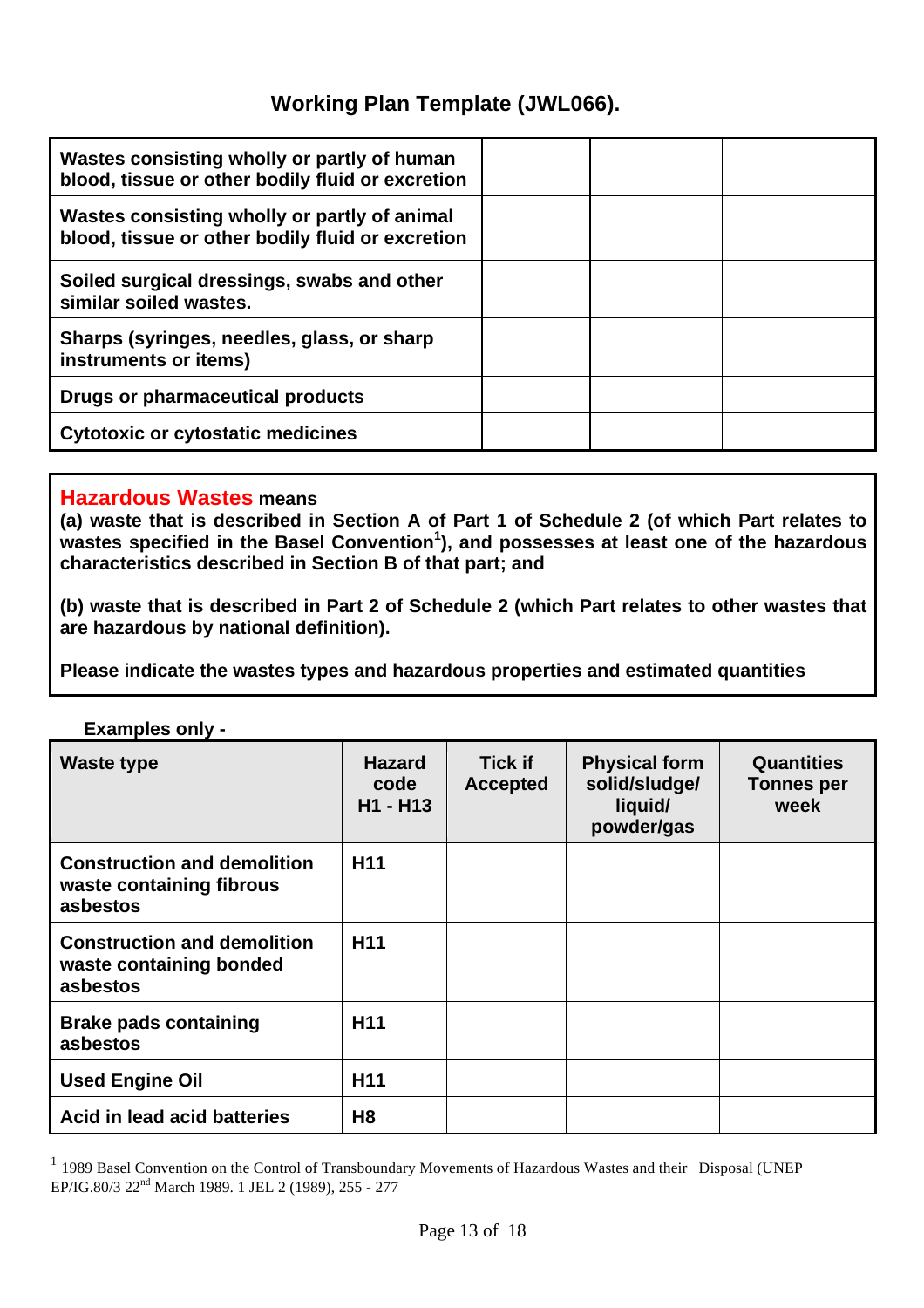| flue gas residues | H11, H12               |  |  |
|-------------------|------------------------|--|--|
| pesticides        | H <sub>12</sub>        |  |  |
| photochemicals    | H11, H12               |  |  |
| organic solvents  | H8,<br>H3,<br>H11, H12 |  |  |
|                   |                        |  |  |
|                   |                        |  |  |
|                   |                        |  |  |
|                   |                        |  |  |

## **Appendix 2. - Schedule 2 to the Waste Management (Jersey) Law 2005**

### **Hazardous wastes**

### **Part 1 - Hazardous waste specified in Convention**

### **Section A: Categories**

### *Waste streams*

- **Y1 Clinical wastes from medical care in hospitals, medical centres and clinics.**
- **Y2 Wastes from the production and preparation of pharmaceutical products.**
- **Y3 Waste pharmaceuticals, drugs and medicines.**
- **Y4 Wastes from the production, formulation and use of biocides and phytopharmaceuticals.**
- **Y5 Wastes from the manufacture, formulation and use of wood preserving chemicals.**
- **Y6 Wastes from the production, formulation and use of organic solvents.**
- **Y7 Wastes from heat treatment and tempering operations containing cyanides.**
- **Y8 Waste mineral oils unfit for their originally intended use.**
- **Y9 Waste oils/water, hydrocarbons/water mixtures, emulsions.**
- **Y10 Waste substances and articles containing or contaminated with polychlorinated biphenyls (PCBs) and/or polychlorinated terphenyls (PCTs) and/or polybrominated biphenyls (PBBs).**
- **Y11 Waste tarry residues arising from refining, distillation and any pyrolytic treatment.**
- **Y12 Wastes from production, formulation and use of inks, dyes, pigments, paints, lacquers or**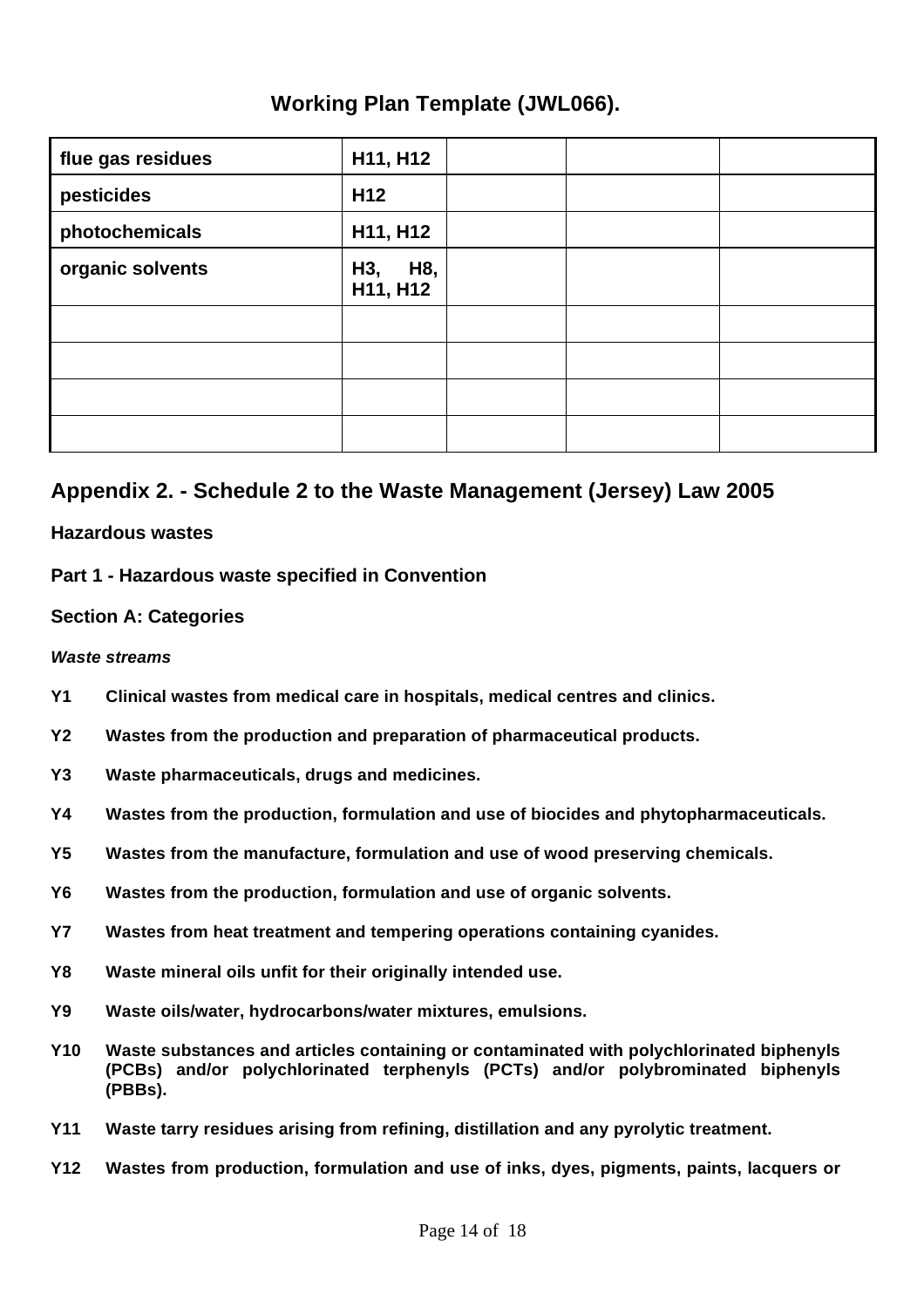**varnish.**

- **Y13 Wastes from production, formulation and use of resins, latex, plasticizers or glues/adhesives.**
- **Y14 Waste chemical substances arising from research and development or teaching activities that are not identified and/or are new and whose effects on man and/or the environment are not known.**
- **Y15 Wastes of an explosive nature not subject to other legislation.**
- **Y16 Wastes from production, formulation and use of photographic chemicals and processing materials.**
- **Y17 Wastes resulting from surface treatment of metals and plastics.**
- **Y18 Residues arising from industrial waste disposal operations.**

*Wastes having as constituents -*

- **Y19 metal carbonyls;**
- **Y20 beryllium or beryllium compounds;**
- **Y21 hexavalent chromium compounds;**
- **Y22 copper compounds;**
- **Y23 zinc compounds;**
- **Y24 arsenic or arsenic compounds;**
- **Y25 selenium or selenium compounds;**
- **Y26 cadmium or cadmium compounds;**
- **Y27 antimony or antimony compounds;**
- **Y28 tellurium or tellurium compounds;**
- **Y29 mercury or mercury compounds;**
- **Y30 thallium or thallium compounds;**
- **Y31 lead or lead compounds;**
- **Y32 inorganic fluorine compounds (excluding calcium fluoride);**
- **Y33 inorganic cyanides;**
- **Y34 acidic solutions or acids in solid form;**
- **Y35 basic solutions or bases in solid form;**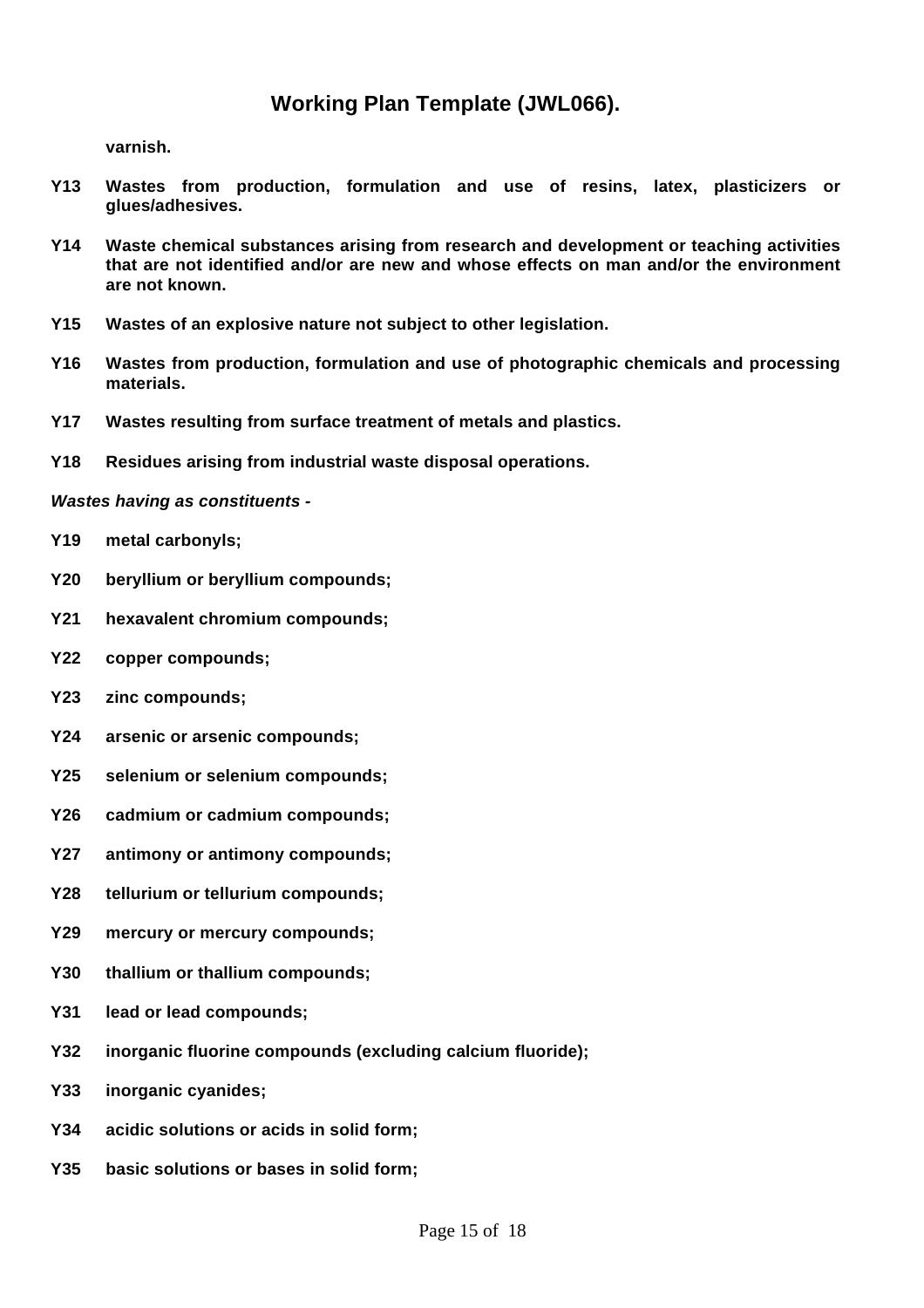- **Y36 asbestos (dust and fibres);**
- **Y37 organic phosphorous compounds;**
- **Y38 organic cyanides;**
- **Y39 phenols or phenol compounds (including chlorophenols);**
- **Y40 ethers;**
- **Y41 halogenated organic solvents;**
- **Y42 organic solvents excluding halogenated solvents;**
- **Y43 any congenor of polychlorinated dibenzo-furan;**
- **Y44 any congenor of polychlorinated dibenzo-p-dioxin; or**
- **Y45 organohalogen compounds other than substances referred to in this Part (for example Y39, Y41, Y42, Y43, Y44).**

#### **Section B: Hazardous characteristics**

**UN Code Characteristics**

**Class\***

**1 H1 Explosive substances or wastes**

**An explosive substance or waste is a solid or liquid substance or waste (or mixture of substances or wastes) that is in itself capable by chemical reaction of producing gas at such a temperature and pressure and at such a speed as to cause damage to the surroundings.**

#### **3 H3 Flammable liquids**

**The word "flammable" has the same meaning as "inflammable". Flammable liquids are liquids, or mixtures of liquids, or liquids containing solids in solution or suspension (for example, paints or varnishes, lacquers, but not including substances or wastes otherwise classified on account of their dangerous characteristics) that give off a flammable vapour at temperatures of not more than 60.5<sup>o</sup> C, closed-cup test, or not more than 65.6<sup>o</sup> C, open-cup test. (Because the results of open-cup tests and of closed-cup tests are not strictly comparable and individual results even by the same test are often variable, results varying from the above figures to make allowance for such differences are within the scope of this definition.)**

#### **4.1 H4.1 Flammable solids**

**Solids, or waste solids, other than those classed as explosives, that under conditions encountered in transport are readily combustible, or may cause or contribute to fire through friction.**

#### **4.2 H4.2 Substances or wastes liable to spontaneous combustion**

**Substances or wastes that are liable to spontaneous heating under normal conditions encountered in transport, or to heating up on contact with air, and are then liable to catch fire.**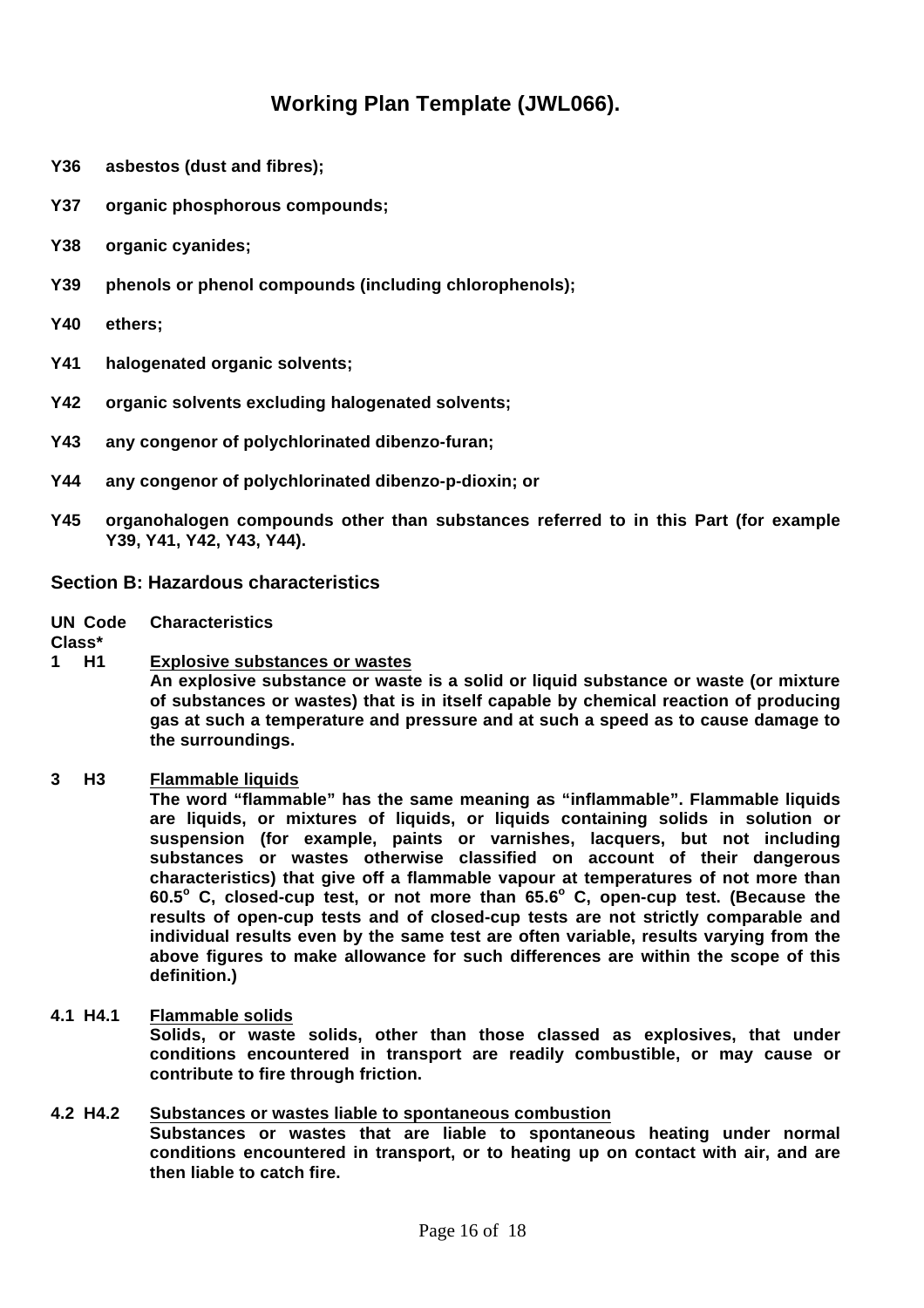- **4.3 H4.3 Substances or wastes that, in contact with water, emit flammable gases Substances or wastes that, by interaction with water, are liable to become spontaneously flammable or to give off flammable gases in dangerous quantities.**
- **5.1 H5.1 Oxidizing substances or wastes Substances or wastes that, while in themselves not necessarily combustible, may (usually by yielding oxygen) cause or contribute to the combustion of other materials.**
- **5.2 H5.2 Organic peroxides or wastes Organic substances or wastes that contain the bivalent-O-O- structure and are thermally unstable substances that may undergo exothermic self-accelerating decomposition.**
- **6.1 H6.1 Poisonous substances or wastes Substances or wastes that are liable either to cause death or serious injury or harm to human health if swallowed or inhaled or by skin contact.**

#### **6.2 H6.2 Infectious substances Substances or wastes containing viable micro-organisms or their toxins that are known or suspected to cause disease in animals or humans.**

### **9 H8 Corrosives**

**Substances or wastes that, by chemical action, will cause severe damage when in contact with living tissue, or, in the case of leakage, will materially damage or even destroy other goods or the means of transport (whether or not they may cause other hazards).**

- **9 H10 Liberation of toxic gases in contact with air or water Substances or wastes that, by interaction with air or water, are liable to give off toxic gases in dangerous quantities.**
- **9 H11 Toxic substances or wastes delayed or chronic Substances or wastes that, if they are inhaled or ingested or if they penetrate the skin, may involve delayed or chronic effects, including carcinogenicity.**
- **9 H12 Ecotoxic substances or wastes Substances or wastes that, if released, present or may present immediate or delayed adverse impacts to the environment by means of bioaccumulation and/or toxic effects upon biotic systems.**
- **9 H13 Other substances or wastes Substances or wastes, that, by any means, are capable after disposal of yielding another material (for example, leachate) that possesses any of the characteristics listed above.**

### **Part 2 - Hazardous waste by national definition**

**Any waste that is the subject of a transboundary movement (whether or not it is hazardous waste within the meaning of Part 1 of this Schedule), if it is defined or considered to be a hazardous waste by the domestic legislation of the country of dispatch or any country of transit or the country of destination.**